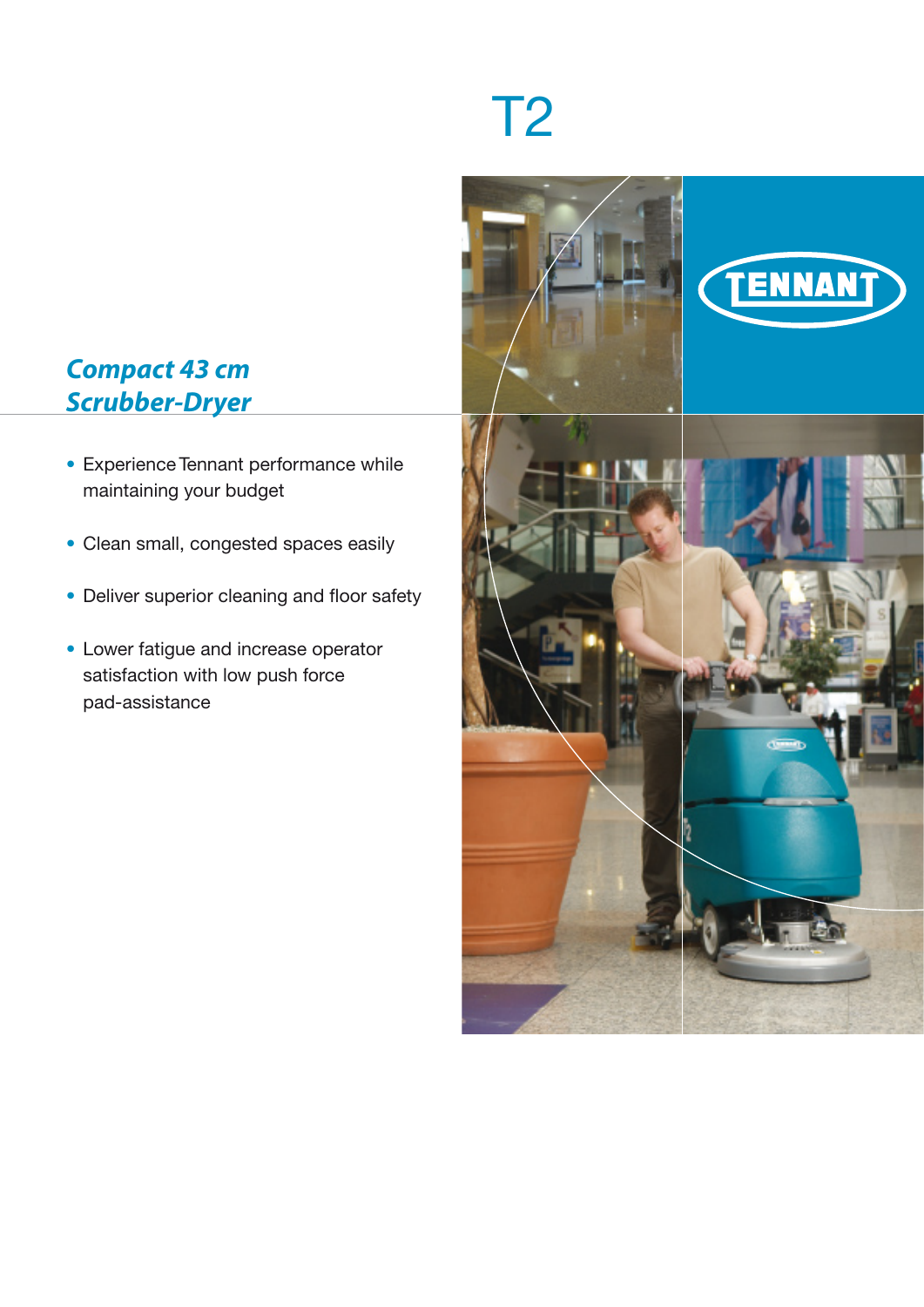# Dramatically improve cleanliness and safety in small spaces.

### Enhance productivity

Increase operation efficiency by completely cleaning and drying small, congested areas in one pass. Additionally, Tennant T-series durability ensures maximum machine uptime.

### Ensure superior cleaning performance

Provide the highest level of cleanliness with 23 kg of down pressure and 230 rpm agitation – all delivered through a 0.75 kW brush motor; the most powerful in its class.

### Maintain maximum hygiene

Reduce scrubber-dryer tank mould and bacteria with Tennant's easy-to-clean hygienic recovery tank and debris tray.





## ENGINEERED FOR ENVIRONMENTAL SAFETY

### Increase indoor environmental quality.

Provide "anytime" operation with a 68 dBA sound level while optional maintenance-free batteries lower emissions, improving indoor air quality.

### Maximize operational safety.

Brush assist action only occurs when an operator engages the "safety triggers" while scrubbing.

### Reduce risk of slip-and-fall accidents.

Unsurpassed water recovery leaves small, congested spaces ready for foot traffic immediately.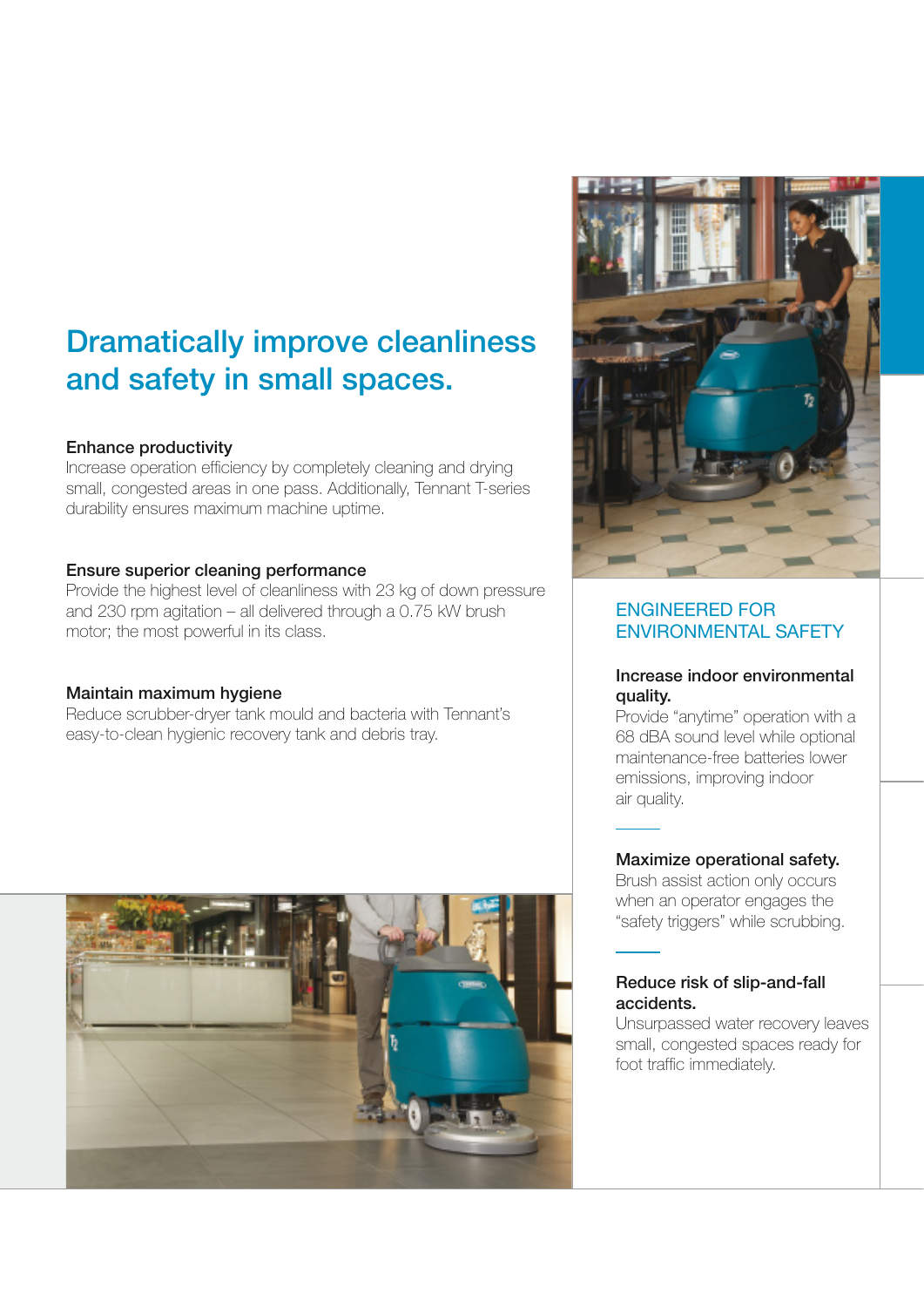# Experience the industry's benchmark T-series, with the affordable T2 scrubber-dryer.